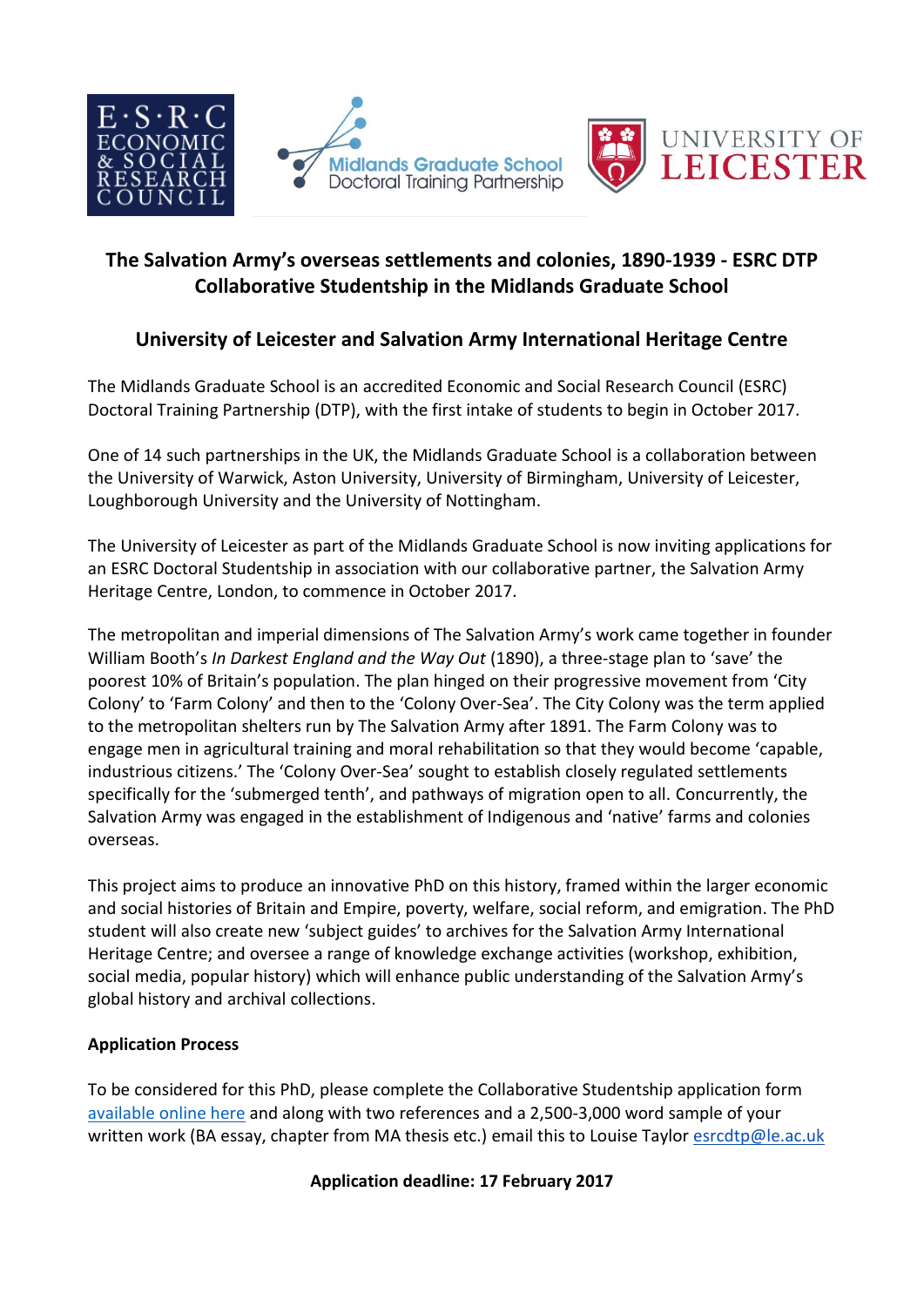### **Midlands Graduate School ESRC DTP**

Our ESRC studentships cover fees and maintenance stipend and extensive support for research training, as well as research activity support grants. Support is available only to successful applicants who fulfil eligibility criteria. To check your eligibility, visit: [http://www2.warwick.ac.uk/fac/cross\\_fac/mgsdtp/studentships/eligibilty/](http://www2.warwick.ac.uk/fac/cross_fac/mgsdtp/studentships/eligibilty/)

Full details of the academic content of this studentship can be found below.

Informal enquiries about the research or School of History, Politics and International Relations prior to application can be directed to Professor Clare Anderson [ca26@le.ac.uk.](mailto:ca26@le.ac.uk) Any questions about The Salvation Army International Heritage Centre and its holdings can be directed to Steven Spencer [steven.spencer@salvationarmy.org.uk.](mailto:steven.spencer@salvationarmy.org.uk)

Interviews will be held at the University of Leicester on 27 February 2017.

#### **The Salvation Army's overseas settlements and colonies, 1890-1939**

**The project:** From the end of the 19<sup>th</sup> century to WWII. The Salvation Army was a global organisation in two key respects. First, it was the largest voluntary migration society in the British Isles, organising the emigration of 250,000 people from Britain to Canada, New Zealand and Australia. Second, it established land and farm colonies for these migrants, as well as Indigenous and 'native' people, in the white settler colonies and in the USA, Southern Rhodesia, South Africa, and British India. The overall aims of this collaborative studentship are: (1) to produce innovative academic knowledge about this history, framed within the larger economic and social histories of Britain and Empire, poverty, welfare and social reform, and emigration; (2) to make a wider intellectual impact by connecting metropolitan to imperial history, and re-theorizing governance, and governmentality, in the British Empire; (3) to create new 'subject guides' to archives for the Salvation Army International Heritage Centre; and (4) to engage in knowledge exchange activities (workshop, exhibition, social media, popular history) which will enhance public understanding. These aims engage with the strategic plans of both the ESRC and University of Leicester, by promoting innovative partnerships in research, taking an internationalised approach to scholarship, and seeking impact in all areas of academic work.

The metropolitan and imperial dimensions of The Salvation Army's work came together in founder William Booth's *In Darkest England and the Way Out* (1890), a three-stage plan to 'save' the poorest 10% of Britain's population. The plan hinged on their progressive movement from 'City Colony' to 'Farm Colony' and then to the 'Colony Over-Sea'. The City Colony was the term applied to the metropolitan shelters run by The Salvation Army after 1891. The Farm Colony was to engage men in agricultural training and moral rehabilitation so that they would become 'capable, industrious citizens.' The 'Colony Over-Sea' sought to establish closely regulated settlements specifically for the 'submerged tenth', and pathways of migration open to all. Concurrently, the Salvation Army was engaged in the establishment of Indigenous and 'native' farms and colonies, for instance in British India and Southern Rhodesia.

There has been some (limited) academic work on The Salvation Army's metropolitan city and farm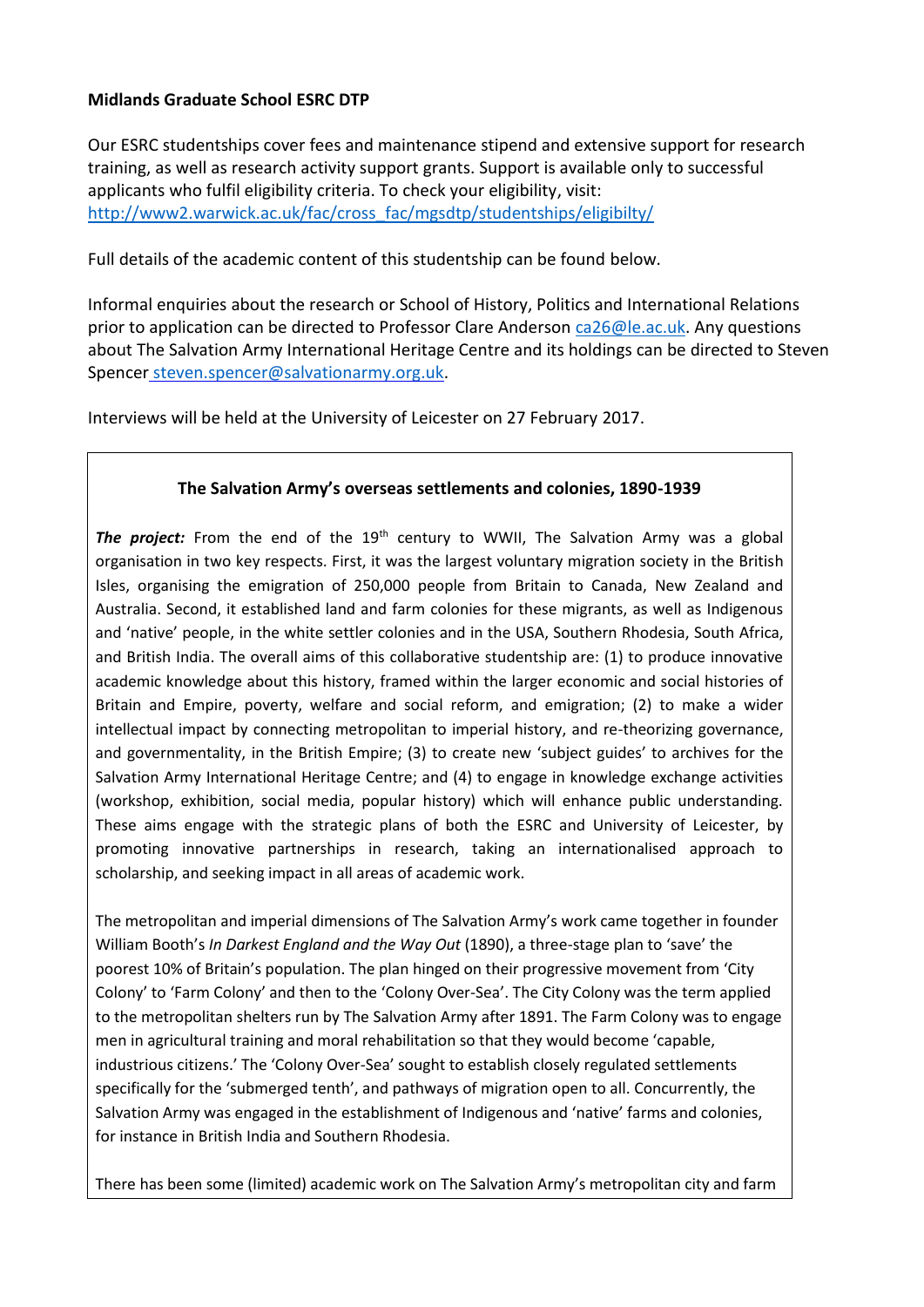colonies, but almost no research has been done on either the creation of the 'Colony Over-Sea' or its associated migration. Likewise, though academic work has engaged with some of the Salvation Army's settlements for colonized peoples (notably for so-called 'criminal tribes' in India), there is little or no work on others. This project will fill these significant gaps in the historiography, and present a transformative vision of the connection between poverty and social reform in Britain and its Empire, as well as the nature of imperial governance and governmentality in the colonies.

The *key research question* is: Why and how did the Salvation Army set up colonies 'Over-Sea' during the period 1890-1939? Sub-questions include: What were their key goals, and were they achieved? How were they governed? Who migrated and/ or lived in them – men, women and/or children? What kind of work did they do? What was the nature of education, family formation, religious and cultural life? How did they relate to neighbouring communities, as well as to other Christian emigration agencies and missionary societies?

*Methodology and techniques to be employed:* The student will begin with an interdisciplinary literature review, straddling the economic and social history of Britain, Empire, poverty and welfare, social reform, colonialism, evangelical Christianity, and migration. This will enable them to identify their own historical interests, as well as key gaps in the historiography.

They will next conduct a review of relevant material in the Salvation Army archives. This will lead them to choose three case studies from the overseas contexts identified above, and thus to refine the project's key research question and sub-questions. These will form the comparative indicators that will cut across the case studies, and thus lend the academic work overall coherence.

They will then collect the relevant material for their chosen case studies in the Salvation Army archives. This will include contemporary publications (books, pamphlets, biographies, periodicals), personal papers, territorial records, annual reports, photographs, and yearbooks. The student will triangulate this material with related sources from other UK and overseas repositories (e.g. parliamentary papers, The National Archives Colonial Office records, and where relevant and possible archives in the chosen case study countries). As the student's interests develop, they will continue to develop their literature review, as necessary, including both theoretically as well as through the acquisition of specialist knowledge on case study sites. They will further refine their work through conference presentation and peer review of an article submitted for publication.

#### *Partnership activities and outcomes*

The student will:

- Carry out comprehensive research into the scope and content of the Heritage Centre's archival holdings on international colonies and settlements. They will produce a Subject Guide on the relevant sources, an index of relevant articles in Salvation Army periodicals and enhanced catalogue descriptions for the records held from these settlements. These will all be freely available online via [http://www.salvationarmy.org.uk/international](http://www.salvationarmy.org.uk/international-heritage-centre)[heritage-centre](http://www.salvationarmy.org.uk/international-heritage-centre)
- Organise a joint academic/ public workshop between the Heritage Centre and the University of Leicester, with a view to promoting knowledge exchange between academics and the general public.
- Write content for the Salvation Army's blog [\(http://www.salvationarmy.org.uk/history/our-blog](http://www.salvationarmy.org.uk/history/our-blog) ) and periodicals, such as *Salvationist*